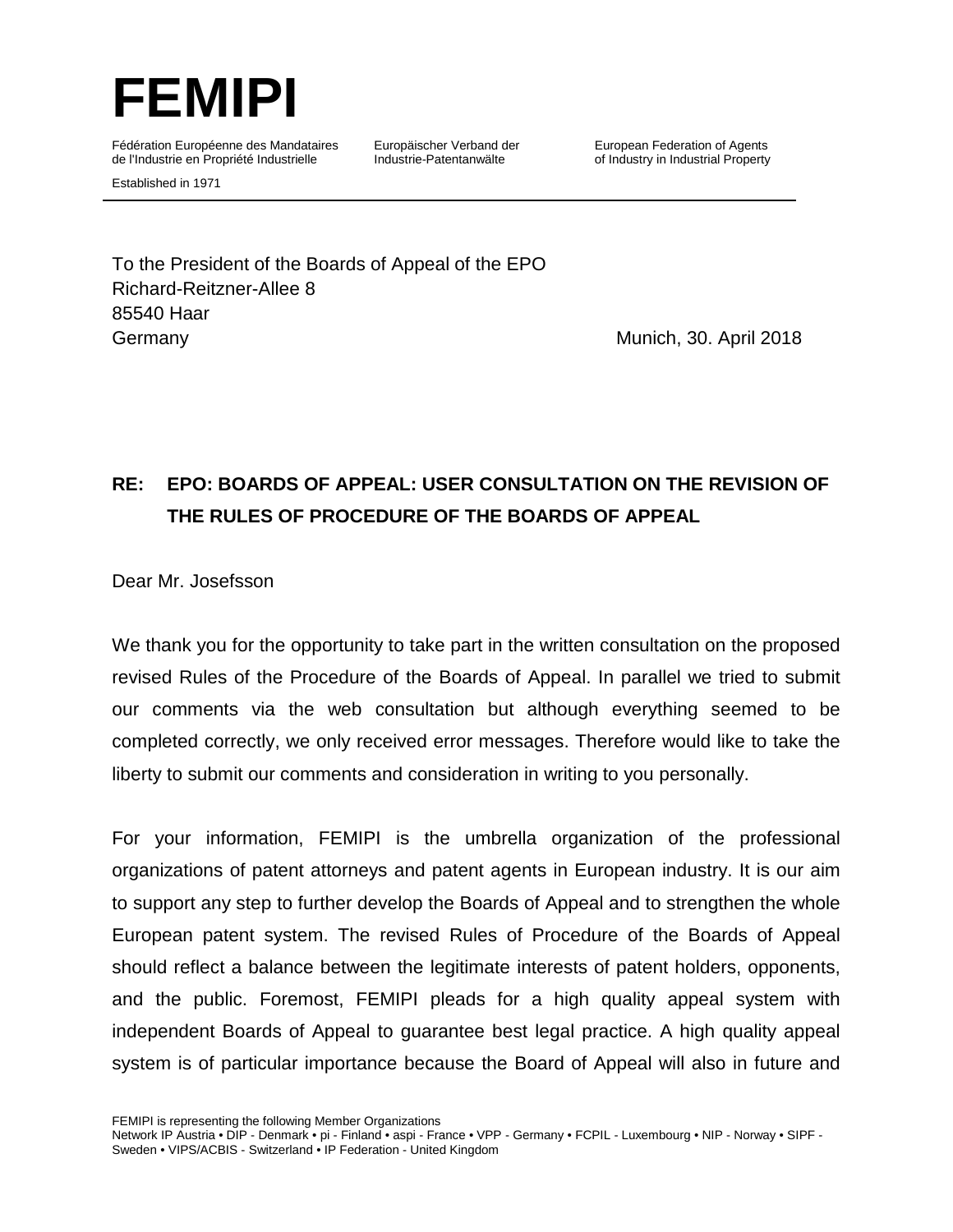even if eventually a European Unified Patent Court has been established decide as last instance over the validty of European Patents. In a globalized and digitalized world, patents are more important and valuable assets for industry than ever. Therefore FEMIPI has great interest that decisions on the existence of these assets are taken with great care and with a comprehensive consideration of all relevant facts.

FEMIPI proposes the following amendments to the proposed revised Rules of Procedure of the Boards of Appeal (please confer to the annex with the amendments to the proposed revised Rules of Procedure of the Boards of Appeal):

(i) Article 12, paragraph (4): deletion of the last sentence;

Article 12, paragraph (6): insertion of "amendments of the case constituting": Especially in view of the nature of the appeal proceedings as a judicial review of an impugned decision, the appellant should have the possibility to amend and adapt the case without being limited too much. Procedural economy alone must not be the overall goal of the Boards of Appeal procedure but legally deeply founded decisions. Therefore, the discretion of the Boards of Appeal should be only as proposed in the amended paragraph (6) for amendments to the case (please be aware that amendment according to Article 12 (4) differs to amendment of a patent application or patent). The complexity of the amendment must not limit an appellant as complexity could be founded in the nature of the case itself. Also the need for procedural economy must not limit the appellant in amendments, especially in view of the Boards of Appeal as judicial review and therefore last instance in the case.

Alternatively, this paragraph could be part of Article 13 that deals with amendments of the appeal case.

(ii) Article 12, paragraph (6): deletion of "manifest":

Any error in the use of discretion during the proceedings leading to the appealed decision should result in the admittance of amendments of facts,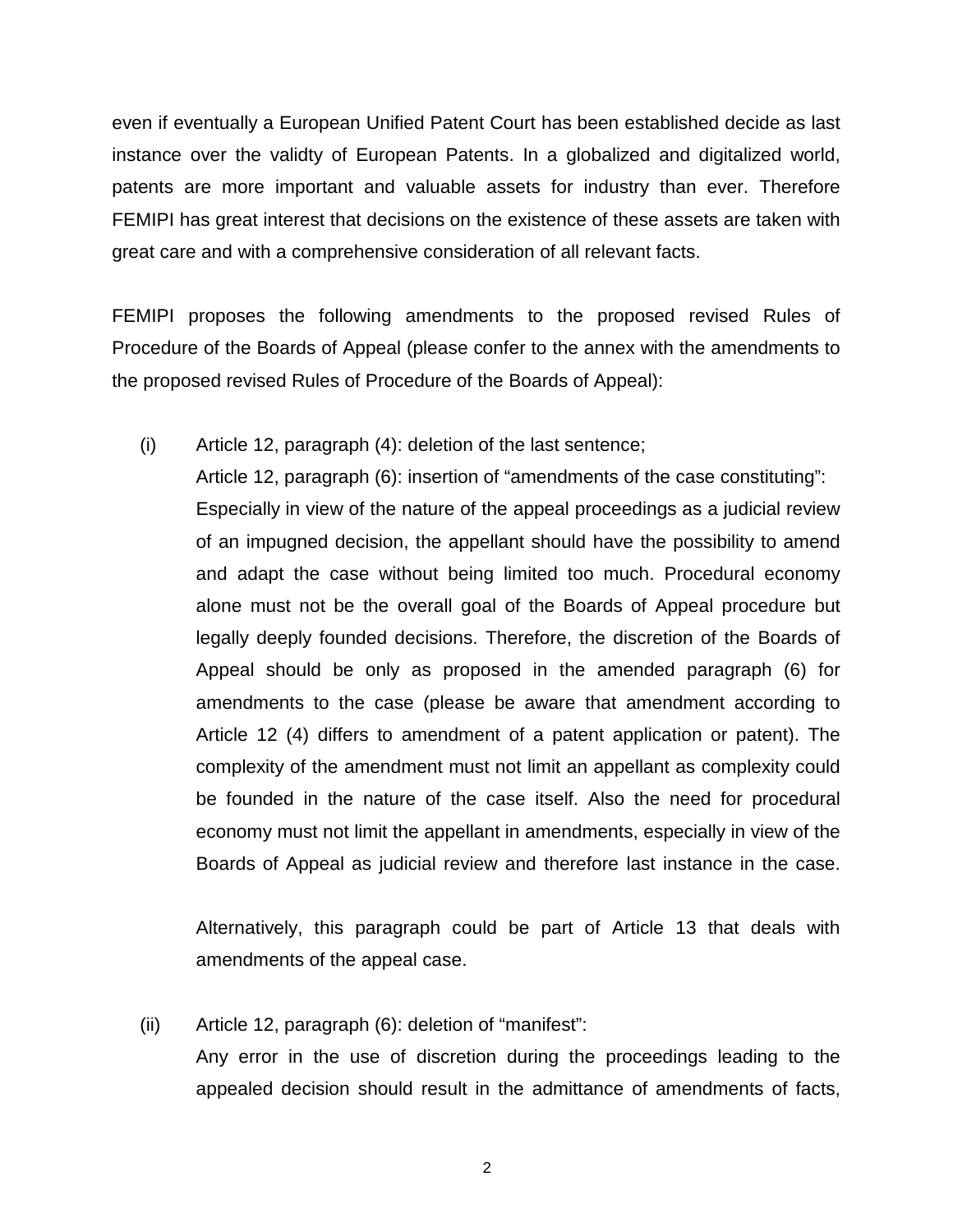objections, evidence and requests. The type of error should not be specified and there should be no threshold ("manifest") of such an error.

(iii) Article 13, paragraph (1): deletion of the last two sentences:

In Article 13, paragraph (1)  $2<sup>nd</sup>$  sentence the discretion regulations from Article 12 are incorporated into the second level of the convergent approach. A party still must have the possibility to react on the other party's or the Board of Appeal's assertions. As the Board of Appeal might raise new objections under Art. 114 (1) EPC, amendments in response to these objections must be allowable. In general, any admissible amendment to a party's case should be balanced by the other party's right to an amendment in response. The same standards of admittance should apply as in the first level of the convergent approach, especially in view of the Boards of Appeal as judicial review and therefore last instance in the case.

(iv) Article 15, paragraph (1): insertion of "together with the summoning":

In addition to the mandatory issuing of a communication, which was already incorporated in the revised Rules of Procedure, this communication should be send together with the summoning. The issuing Board of Appeal is responsible for the timing of the procedure and with it for the timing of the oral proceedings. Therefore, the Board of Appeal should synchronize the summoning of the oral proceedings and the accompanying communication.

(v) Article 15, paragraph (7): "abridged form": insertion of sentence:

Abridged decisions might not be appropriate in the light of public interest where there are divisional applications pending. In such a case, third parties might wish to know the reasons for a decision in respect of a parent application to better navigate Freedom-To-Operate risk associated with the divisional applications. Consequently, decisions in abridged form should not exist in cases where divisional applications still exist.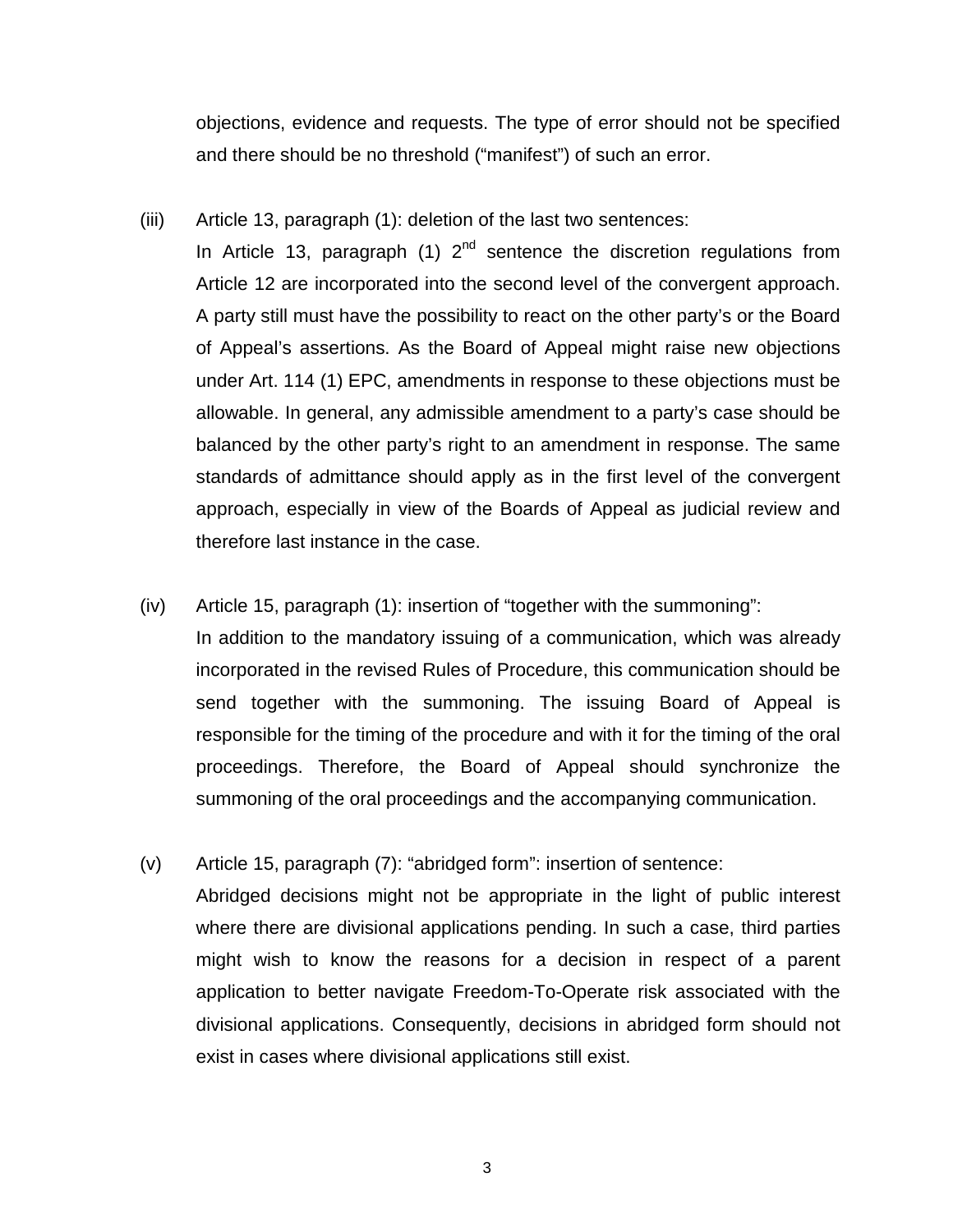Additionally, we suggest to delete paragraph (2) and (3) of Article 25. Instead, Paragraph (1) should be rephrased in a manner to avoid all undue disadvantages to any party as a result of the amendments to the Rules. For example, the proposed amendments, if not modified, would force patent proprietors to file numerous auxiliary requests as early as possible, i.e. already with the initial response to an opposition and at the very latest at the deadline set in accordance with Rule 116(1) EPC. For this reason, the new rules should in inter partes proceedings only apply to cases where the opposition was filed after the date of entry into force.

In general, FEMIPI draws attention to the effect of the decisions of the Boards of Appeal on national jurisdictions. Even if not bound by the case law established by the Boards of Appeal, national courts might find the line of arguments developed in the Boards of Appeal decisions persuasive in view of consistency and harmonization. If limited to judicial review, the harmonization function might be less evident.

In view of the petition for review under Art. 112a EPC, FEMIPI would welcome more detailed minutes of oral proceedings. Whilst ideally all objections discussed in oral proceedings appear in such minutes, FEMIPI considers it necessary to at least mention points that have not already been mentioned in the written submissions.

We thank you for considering our proposals.

Sincerely yours,

Beat Weibel President FEMIPI www.femipi.org c/o Siemens AG Corporate Intellectual Property Otto-Hahn-Ring 6 D-81739 Munich

Annex: Amended revised Rules of Procedure of the Boards of Appeal: Articles 12, 13, 15 and 25.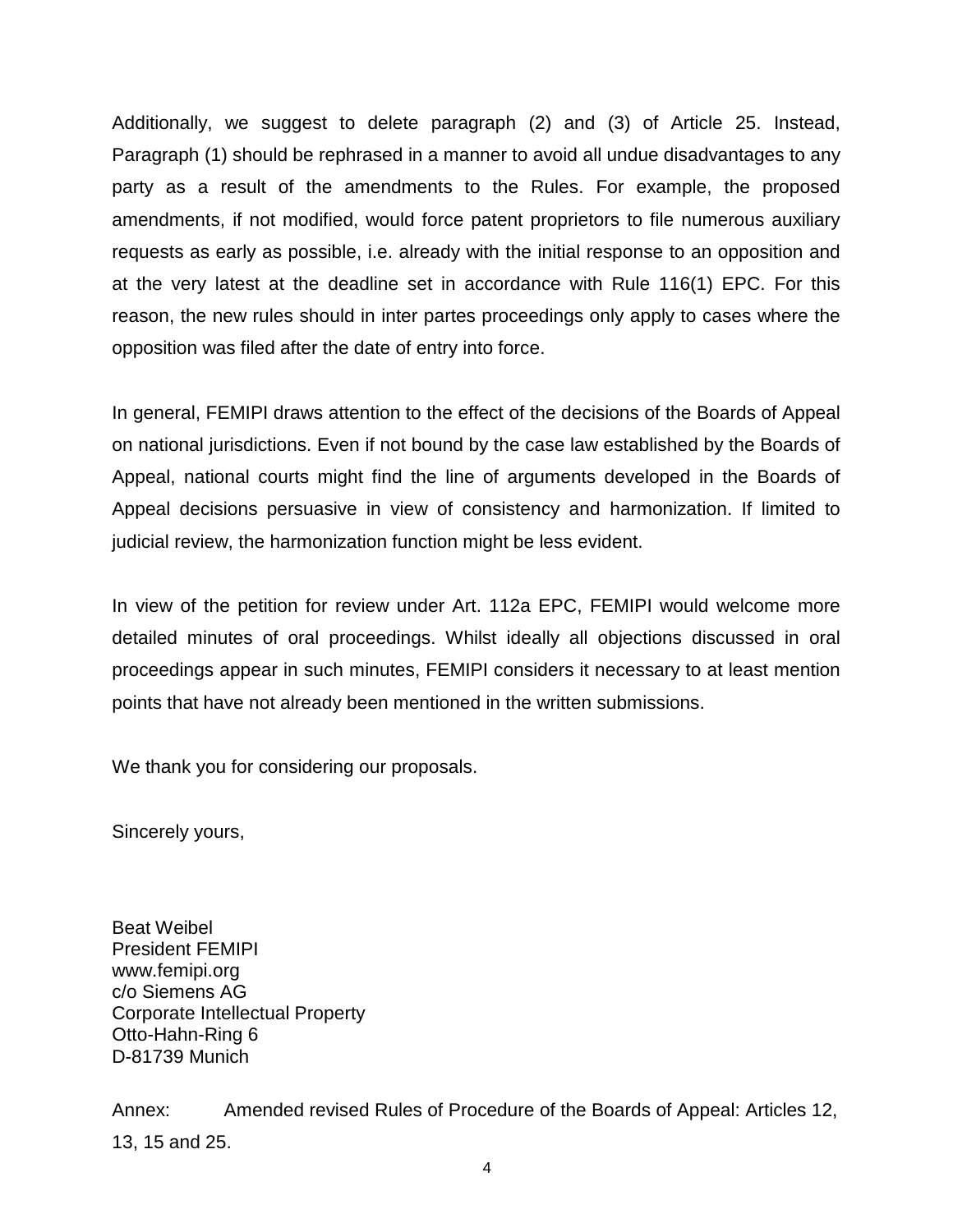Proposed revised Rules of Procedure of the Boards of Appeal, first published draft dated February, 1st 2018 and amendments (redline) proposed by FEMIPI

### **Article 12 Basis of appeal proceedings**

(1) Appeal proceedings shall be based on

(a) the decision under appeal and any minutes of oral proceedings before the department having issued that decision;

(b) the notice of appeal and statement of grounds of appeal filed pursuant to Article 108 EPC;

(c) in cases where there is more than one party, any written reply of the other party or parties to be filed within four months of notification of the grounds of appeal;

(d) any communication sent by the Board and any answer thereto filed pursuant to directions of the Board;

(e) any minutes of a video or telephone conference with the party or parties sent by the Board.

(2) In view of the primary object of the appeal proceedings to judicially review the decision under appeal, a party's appeal case shall be directed to the requests, facts, objections, arguments and evidence on which the decision under appeal was based.

(3) The statement of grounds of appeal and the reply shall contain a party's complete case and, accordingly, shall set out clearly and concisely the reasons why it is requested that the decision under appeal be reversed, amended or upheld, and should specify expressly all the requests, facts, objections, arguments and evidence relied on. All documents referred to shall be

(a) attached as annexes insofar as they have not already been filed in the course of the grant, opposition or appeal proceedings or produced by the Office in said proceedings;

(b) filed in any event to the extent that the Board so directs in a particular case.

(4) Any part of a submission which does not meet the requirements in paragraph 2 is to be regarded as an amendment and may be admitted only at the discretion of the Board.

The party shall clearly identify each amendment and provide reasons for submitting it in the appeal proceedings, and, in the case of an amendment to a patent application or patent, shall indicate the basis for the amendment in the application as filed as well as reasons why the amendment does not give rise to further objections.

The Board shall exercise its discretion in view of inter alia the complexity of the amendments, the suitability of the amendments to solve the issues which led to the decision under appeal, and the need for procedural economy.

(5) The Board may exercise its discretion not to admit any part of a submission by a party which does not meet the requirements in paragraph 3.

(6) The Board shall not admit amendments of the case constituting facts, objections, evidence and requests which were advanced in the proceedings leading to the decision under appeal but not admitted in those proceedings unless the decision not to admit them suffered from an manifest error in the use of discretion or unless the circumstances of the appeal case justify their admittance.

The Board shall not admit amendments of the case constituting facts, objections, evidence or requests which should have been presented, or which were withdrawn or no longer pursued, by the party concerned in the proceedings leading to the decision under appeal unless the circumstances of the appeal case justify their admittance.

(7) Periods specified by the Board may exceptionally be extended at the Board's discretion upon receipt of a written and reasoned request, presented before the expiry of such period. The period referred to in paragraph 1(c) may not be extended.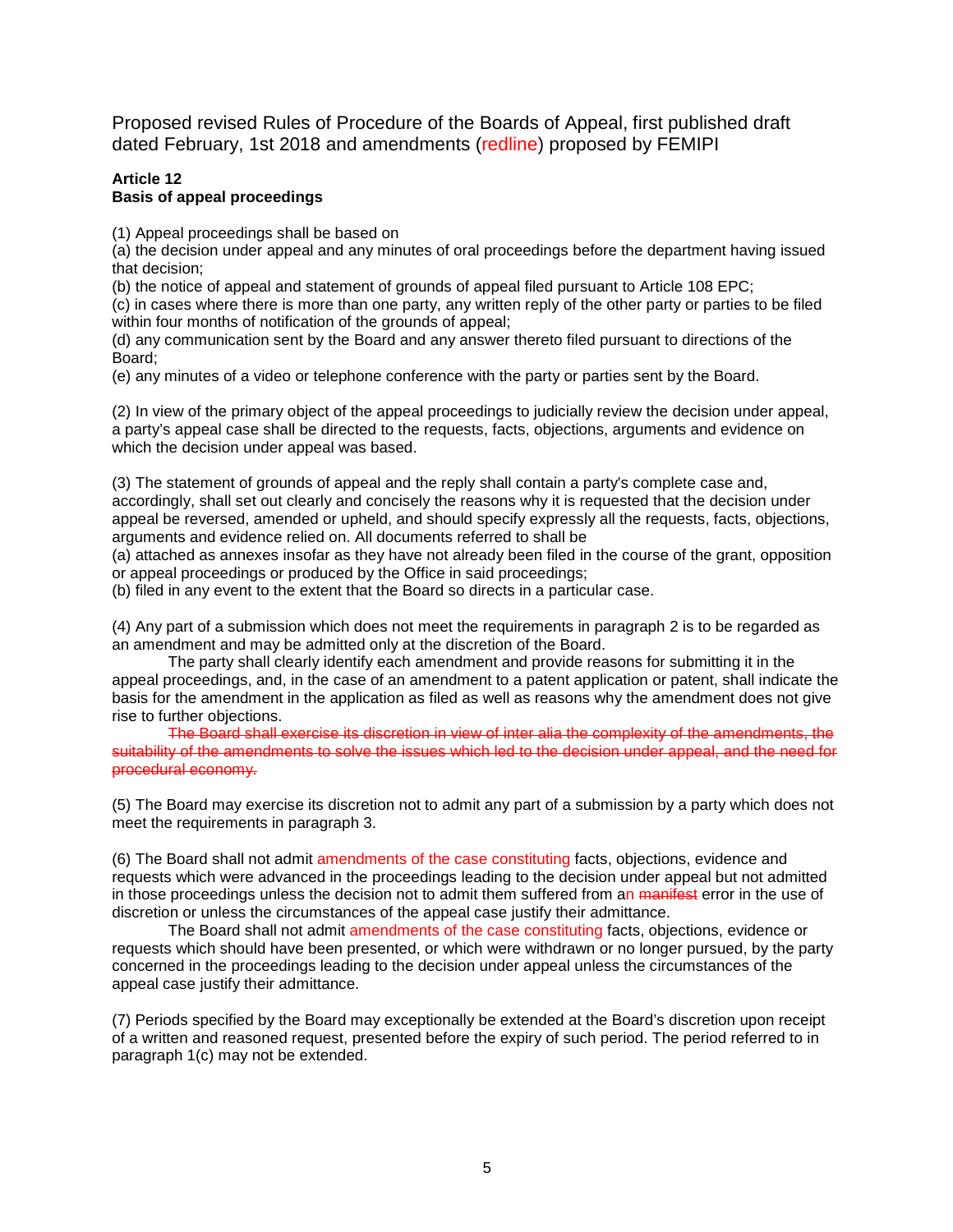(8) Subject to Articles 113 and 116 EPC the Board may decide the case at any time after filing of the statement of grounds of appeal or, in cases where there is more than one party, after the expiry of the period in paragraph (1)(c).

#### **Article 13 Amendment to a party's appeal case**

(1) Any amendment to a party's appeal case after it has filed its grounds of appeal or reply is subject to the party's justification for its amendment and may be admitted only at the discretion of the Board.

Article 12, paragraphs 4 to 6, shall apply *mutatis mutandis*.

The party shall provide reasons for submitting the amendment at this stage of the appeal proceedings.

The Board shall exercise its discretion in view of inter alia the current state of the proceedings and the suitability of the amendments to solve the issues which were admissibly raised by the other party or parties or which were raised by the Board. The Board must also be satisfied that the amendment enhances procedural economy.

In the case of an amendment of a patent application or patent, it is for the party to satisfy the Board that any such amendment is prima facie allowable.

(2) Any amendment to a party's case made after the expiry of a period specified by the Board in a communication or after notification of a summons to oral proceedings shall, in principle, not be taken into account unless there are exceptional circumstances, which need to be justified with cogent reasons by the party concerned.

(3) Other parties shall be entitled to submit their observations on any amendment not held inadmissible by the Board ex officio.

## **Article 15 Oral proceedings and issuing decisions**

(1) If oral proceedings are to take place, the Board shall send together with the summoning a communication drawing attention to matters which seem to be of special significance, or to the fact that questions appear no longer to be contentious, or containing other observations that may help concentration on essentials during the oral proceedings.

(2) A request of a party for a change of the date fixed for oral proceedings may be allowed if the party can put forward serious reasons which justify the fixing of a new date. If the party is represented, the serious reasons must relate to the representative, and not the party.

(a) The request shall be filed in writing, reasoned and, where appropriate, supported by relevant documents. The request shall be filed as soon as possible after the summons to oral proceedings has been notified and the serious reasons in question have arisen. The request should include a list of dates on which the requesting party is not available for oral proceedings.

(b) Serious reasons which may justify a change of the date for oral proceedings include:

(i) notification of a summons to oral proceedings in other proceedings before the EPO or a national court received before notification of the summons to oral proceedings before the Board;

(ii) serious illness;

(iii) a death within the family;

(iv) marriage or formation of a similar recognised partnership;

(v) military service or other obligatory performance of civil duties;

(vi) holidays or business trips which have been firmly booked before notification of the summons to oral proceedings.

(c) Reasons which, as a rule, do not justify a change of the date of oral proceedings include:

- (i) filing of new requests, facts, evidence or arguments;
- (ii) excessive work pressure;
- (iii) unavailability of a duly represented party;
- (iv) unavailability of an accompanying person;